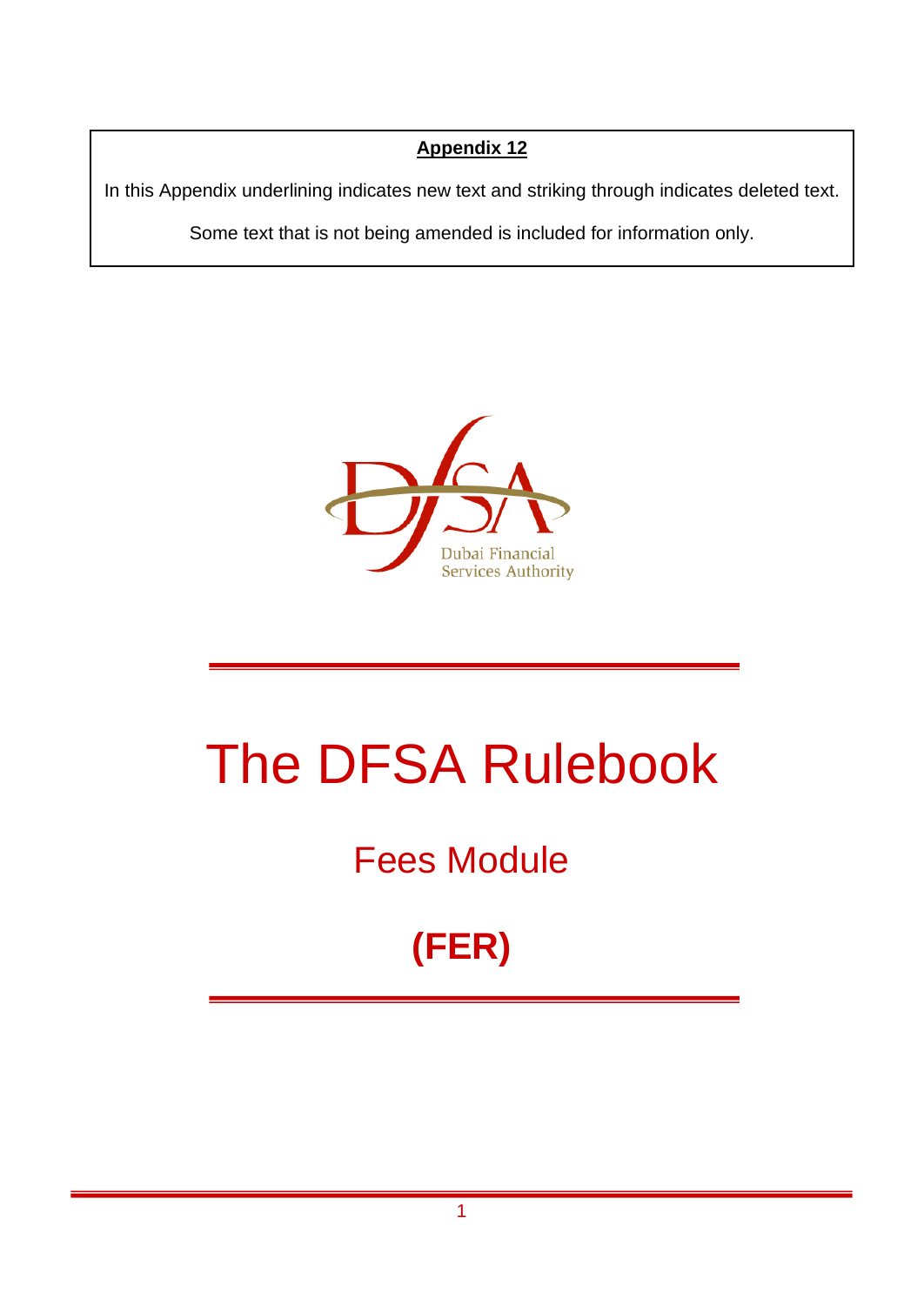

#### **Supplementary fees**

**….**

- **1.2.7** (1) The DFSA may require a Person to pay to the DFSA a supplementary fee in circumstances where it expects to incur substantial additional costs in dealing with an application, notification or conducting ongoing supervision.
	- (2) The procedures in Schedule 3 to the Regulatory Law apply to a decision of the DFSA to require a Person to pay a supplementary fee.
	- (3) If the DFSA decides to require a Person to pay a supplementary fee, the Person may refer the matter to the FMT for review.
	- (4) If the DFSA requires a supplementary fee to be paid, it must issue an invoice to the Person concerned and the Person must pay the fee by the date specified in the invoice.

#### **Guidance**

- 1. The application and annual fees already include an element for specified complexity and other circumstances meriting an appropriate increase to the basic fee. However, if, in the DFSA's opinion, the reasonably estimated cost of dealing with a matter (based on the time likely to be spent on it) is likely to exceed the amount provided for in these Rules, the DFSA may impose a supplementary fee to cover the additional time it reasonably expects to spend on the matter. Such circumstances could include, for example:
	- (a) complex applications by reason of the applicant's start-up profile, origin, ownership structure or proposed business model;
	- (b) cases where it may be necessary to conduct intense supervisory scrutiny of an entity from a risk perspective;
	- (c) novel proposals and applications that cover untested ground or untested areas of the regulatory regime;
	- (d) if a transaction or event involving a Listed Entity, such as an acquisition, disposal, takeover, merger or significant corporate event, is likely to cause the DFSA to incur substantial additional costs; or
	- (e) if the DFSA is likely to spend significant time on an issue affecting a Recognised Person, such as if the DFSA has to liaise with its home supervisor or carry out additional supervisory scrutiny of the Person.
- 2. The purpose of the supplementary fee is to enable the DFSA to cover its costs for resources used in exceptional circumstances to deal with particular cases. The supplementary fee is not intended to be a general revenue raising tool, nor is it the DFSA's intention to use it as a means to make profits in relation to particular cases.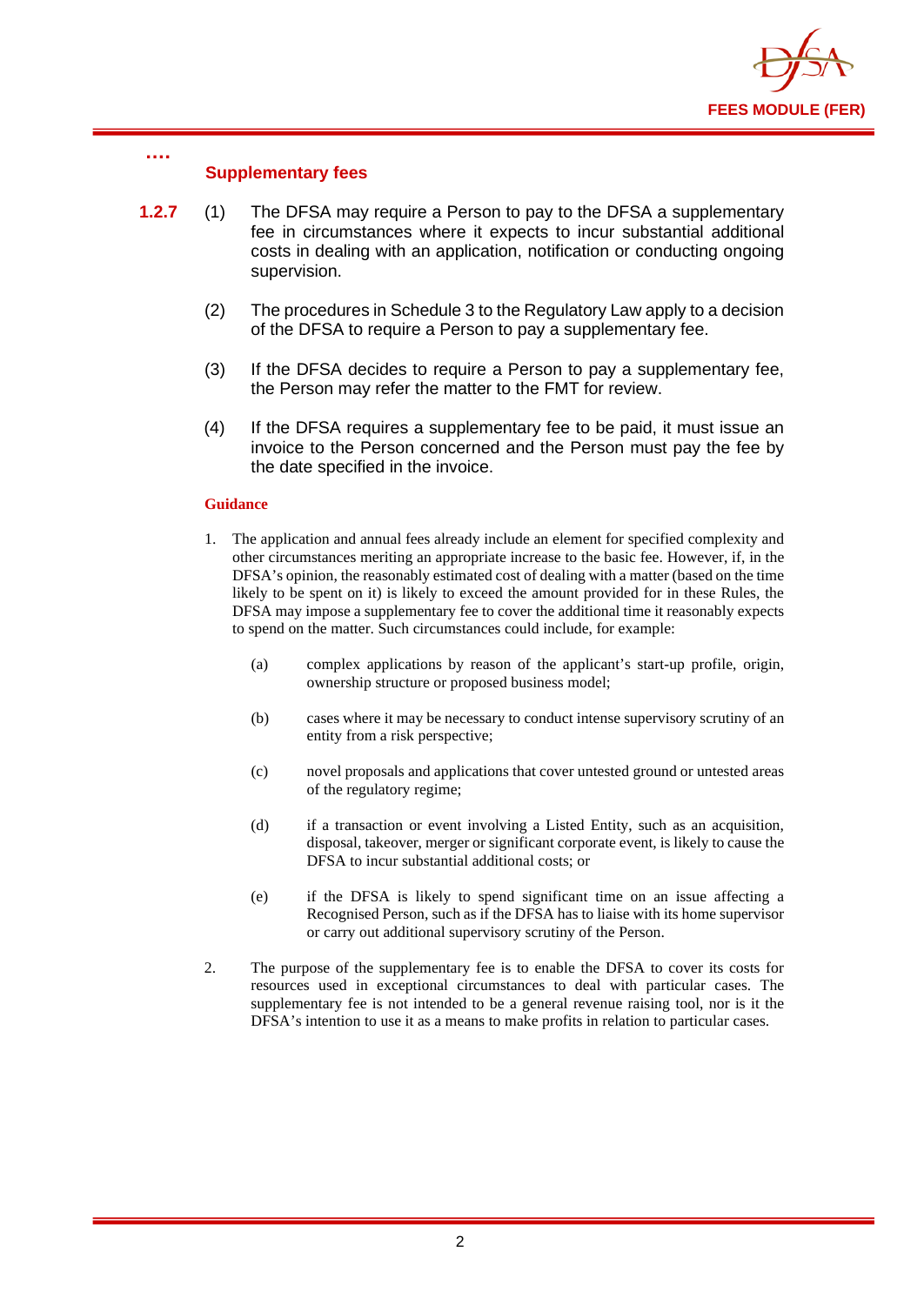

## **2. APPLICATION FEES**

## **2.1 Application for a Licence**

- **2.1.1** (1) An applicant applying for a Licence authorising it to carry on one or more Financial Services specified in the left hand column of the table in (2) must pay to the DFSA:
	- (a) the highest of the corresponding fees in the right hand column of that table; plus
	- (b) the fee in (3) if any of the specified factors apply.
	- (2) This is the table referred to in (1):

| Accepting Deposits or Providing Credit.                                                                                               | \$70,000 |
|---------------------------------------------------------------------------------------------------------------------------------------|----------|
| Dealing in Investments as Principal (except as a<br>matched principal).                                                               | \$40,000 |
| Effecting Contracts of Insurance or Carrying Out<br>Contracts of Insurance (except as a Captive<br>Insurer, as a PCC, or as an ISPV). | \$40,000 |
| Dealing in Investments as a matched principal.                                                                                        | \$25,000 |
| Dealing in Investments as Agent.                                                                                                      | \$25,000 |
| Managing Assets.                                                                                                                      | \$25,000 |
| Providing Custody.                                                                                                                    | \$25,000 |
| Providing Money Services (if it issues Stored<br>Value).                                                                              | \$25,000 |
| Managing a Profit Sharing Investment Account.                                                                                         | \$25,000 |
| Providing Trust Services (if it acts as trustee of<br>one or more express trusts).                                                    | \$25,000 |
| Acting as the Trustee of a Fund.                                                                                                      | \$25,000 |
| Acting as the Administrator of an Employee<br>Money Purchase Scheme.                                                                  | \$25,000 |
| an Employee Money Purchase<br>Operating<br>Scheme.                                                                                    | \$20,000 |
| Arranging Deals in Investments.                                                                                                       | \$15,000 |
| Advising on Financial Products.                                                                                                       | \$15,000 |
| Arranging Custody.                                                                                                                    | \$15,000 |
| Arranging Credit and Advising on Credit.                                                                                              | \$15,000 |
| Providing Money Services (if it does not issue<br>Stored Value and does not only provide Money<br>Transmission).                      | \$15,000 |
| Insurance Intermediation.                                                                                                             | \$15,000 |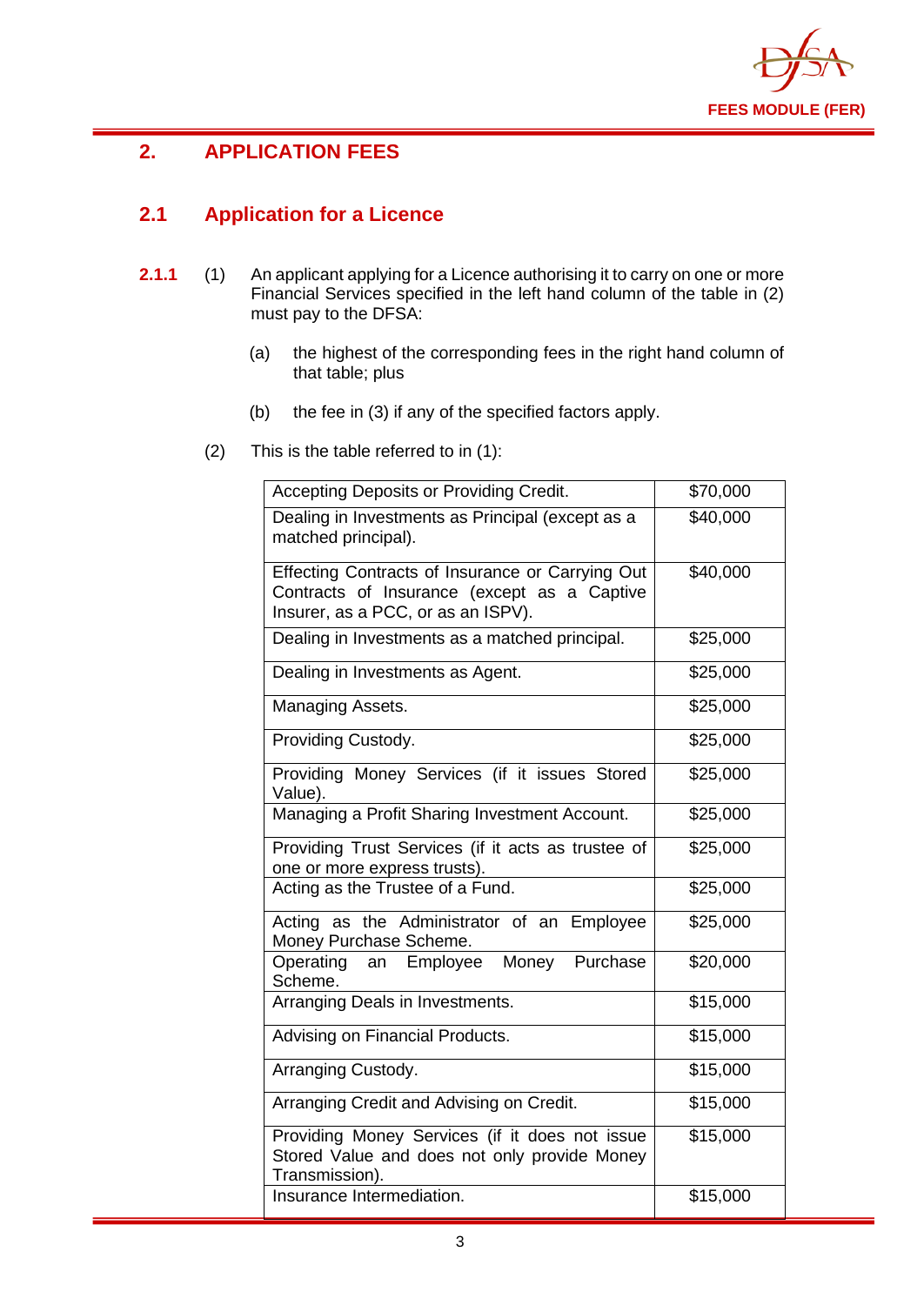

| Insurance Management.                             | \$15,000 |
|---------------------------------------------------|----------|
|                                                   |          |
| Providing Trust Services (if it does not act as   | \$15,000 |
| trustee of any express trust).                    |          |
|                                                   |          |
| Providing Fund Administration.                    | \$15,000 |
|                                                   |          |
| Operating a Credit Rating Agency.                 | \$10,000 |
| Managing a Collective Investment Fund if any      | \$10,000 |
| Fund to be managed is not a Qualified Investor    |          |
| Fund, a Venture Capital Fund or an Investment     |          |
| Company managed by its Corporate Director.        |          |
| Providing Money Services (if it only provides     | \$10,000 |
| Money Transmission)                               |          |
| Effecting Contracts of Insurance or Carrying Out  |          |
| Contracts of Insurance as a PCC:                  |          |
|                                                   |          |
| (a)<br>for the core; and                          | \$8,000  |
|                                                   |          |
| (b)<br>for each cell                              | \$1,000  |
| Effecting Contracts of Insurance or Carrying Out  | \$5,500  |
| Contracts of Insurance as a Captive Insurer or as |          |
| an ISPV.                                          |          |
| Managing a Collective Investment Fund if the      | \$5,000  |
| Funds to be managed will only be Qualified        |          |
| Investor Funds, except where all of the Funds are |          |
| Venture Capital Funds.                            |          |
| Managing a Collective Investment Fund if it is an | \$5,000  |
| Investment Company managed by its Corporate       |          |
| Director.                                         |          |
| Operating a Crowdfunding Platform.                | \$5,000  |
| Arranging or Advising on Money Services           | \$5,000  |
|                                                   |          |
| Managing a Collective Investment Fund if the only | \$2,000  |
| Funds to be managed are Venture Capital Funds.    |          |

- (3) An additional amount equal to 100% of the fee specified under (2) is payable if any one or more of the following factors apply:
	- (a) the applicant has a corporate structure with:
		- (i) multiple levels (including the applicant's level); or
		- (ii) Group members incorporated in two or more jurisdictions (excluding the DIFC);
	- (b) the applicant has, or proposes to establish, a Holding Company in the DIFC;
	- (c) the applicant is from a jurisdiction, or intends to carry on business from the DIFC in a jurisdiction, where there is no bilateral memorandum of understanding between the DFSA and the relevant Financial Services Regulator in that jurisdiction;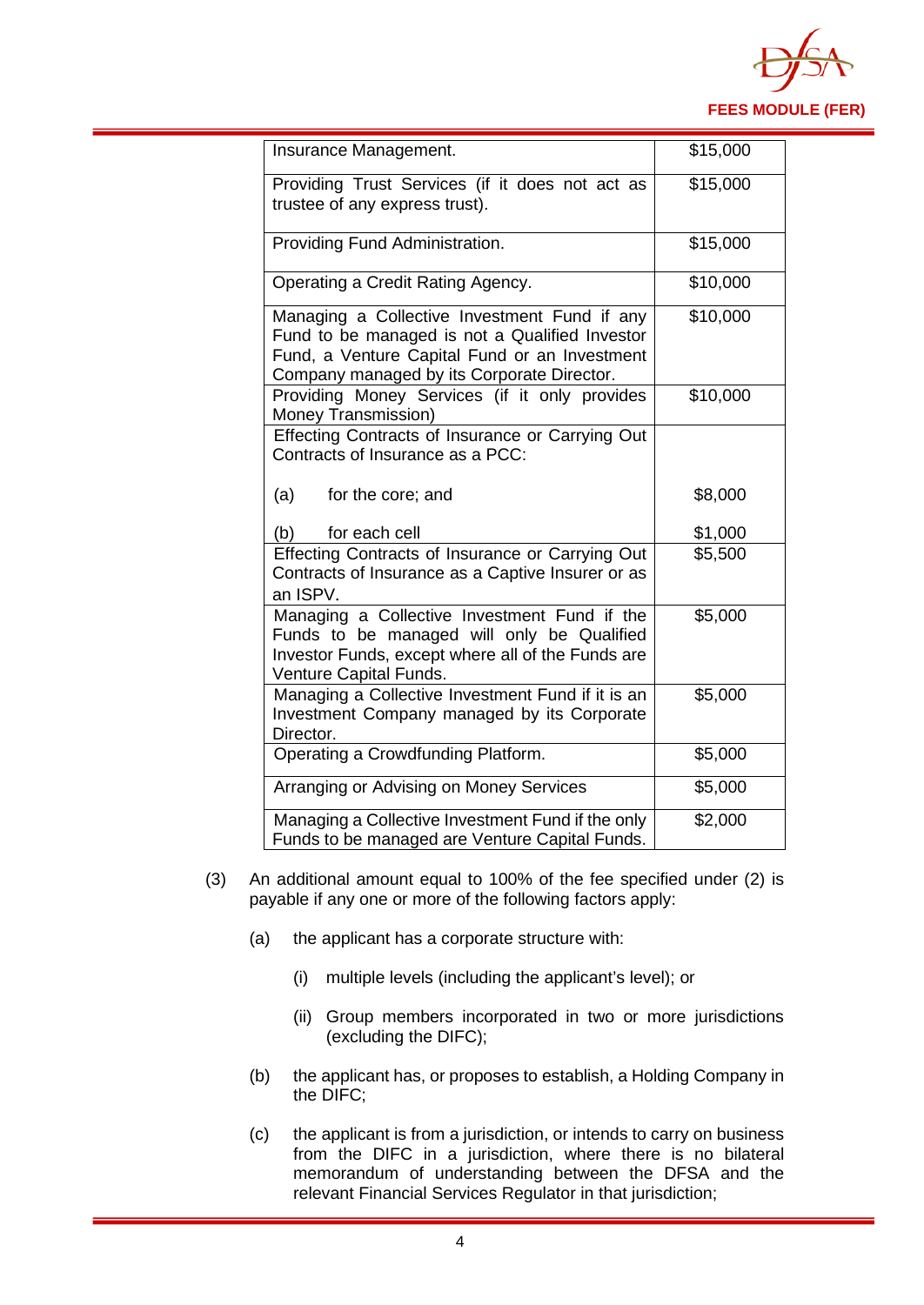

- (d) the DFSA will act as the consolidated prudential supervisor of the applicant's Financial Group; or
- (e) the DFSA will act as the lead supervisor of part of the applicant's Group.
- **2.1.2** (1) An applicant applying for a Licence authorising it to carry on one or more of the Financial Services of Operating an Exchange and Operating a Clearing House must pay to the DFSA:
	- (a) for Operating an Exchange, an application fee of \$150,000;
	- (b) for Operating a Clearing House, an application fee of \$150,000; and
	- (c) for Operating an Exchange and Operating a Clearing House, an application fee of \$300,000.
	- (2) An applicant referred to in (1) applying for an endorsement to carry on the Financial Service of Operating an Alternative Trading System must pay to the DFSA an additional application fee of:
		- (a) \$150,000 for Operating an ATS if it is to trade Security Tokens that are not admitted to trading on an Authorised Market Institution or other Regulated Exchange or Crypto Tokens; or
		- (b) \$65,000 in any other case.
	- (3) An applicant must pay an additional application fee of \$10,000 for Operating an Exchange or ATS if it is to trade Investment Tokens or Crypto Tokens and have Direct Access Members.
- **2.1.3** An applicant under Rule 2.1.2(a) or (c) seeking an endorsement to its Licence authorising it to maintain an Official List of Securities must pay to the DFSA an additional application fee of \$150,000.
- **2.1.4** An applicant applying for a Licence authorising it to carry on the Financial Service of Operating a Representative Office must pay to the DFSA an application fee of \$4,000.
- **2.1.5** (1) An applicant for a Licence applying for an authorisation to carry on the Financial Service of Operating an Alternative Trading System must pay to the DFSA an additional application fee of:
	- (a) \$150,000 for Operating an ATS if it is to trade Security Tokens that are not admitted to trading on an Authorised Market Institution or other Regulated Exchange or Crypto Tokens; or
	- (b) \$65,000 in any other case.
	- (2) An applicant referred to in (1) must pay an additional application fee of \$10,000 for Operating an ATS if it is to trade Investment Tokens or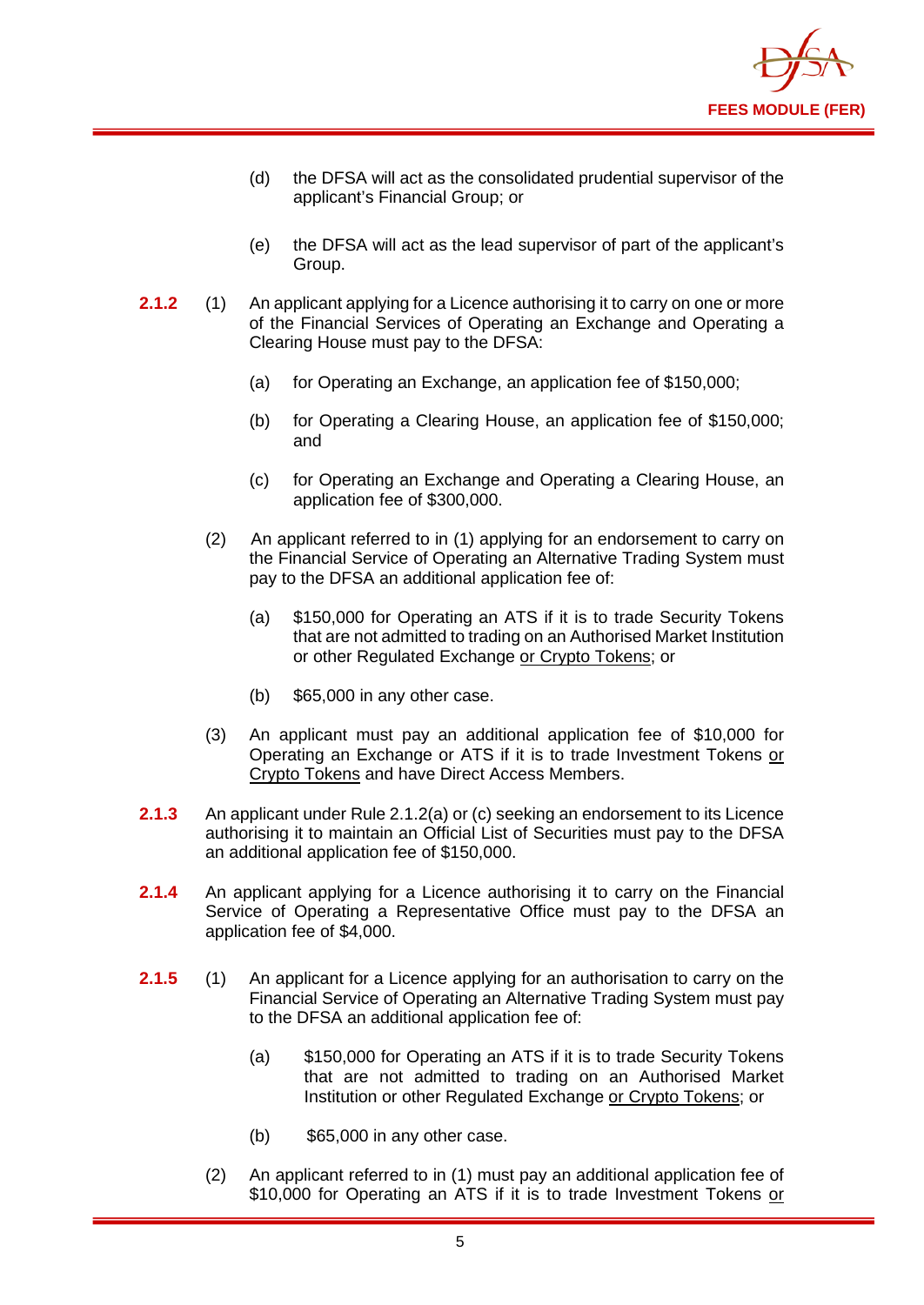

Crypto Tokens and have Direct Access Members.

- **2.1.6** An applicant for a Licence must pay to the DFSA the following additional fee for an application for the following endorsements:
	- (a) to act as a Trade Repository, \$15,000;
	- (b) to carry on a Financial Service with or for a Retail Client, \$20,000;
	- (c) to use a Fund Platform, \$20,000.

#### **Guidance**

Apart from the application fees specified for particular endorsements in Rules 2.1.2, 2.1.3, 2.1.5 and 2.1.6, fees are not payable for applications for other endorsements if made at the same time as an initial application for a Licence. However, if an application for an endorsement is made after a Licence has been granted, a fee will be payable – see for example Rule 2.2.5.

## **2.2 Application to carry on additional Financial Services**

#### **Guidance**

Section 2.2 applies to a Person that is already licensed (i.e. an Authorised Firm or Authorised Market Institution), that applies for a further authorisation or endorsement.

- **2.2.1** An Authorised Firm applying for authorisation to carry on additional Financial Services must pay to the DFSA an application fee equal to the difference between:
	- (a) the basic fee which would be payable under Rule 2.1.1 (1) if it were an applicant for a Licence in terms currently being sought; and
	- (b) the basic fee which would be payable under Rule 2.1.1 (1) if it were an applicant for a Licence in terms of that currently held.
- **2.2.2** An Authorised Market Institution applying for authorisation to carry on an additional Financial Service must pay to the DFSA:
	- (a) an application fee of \$150,000 for the Financial Service of Operating a Clearing House; or
	- (b) an application fee of \$150,000 for the Financial Service of Operating an Exchange.
- **2.2.3** An Authorised Market Institution applying for an endorsement on its Licence authorising it to maintain an Official List of Securities must pay to the DFSA an additional application fee of \$150,000.
- **2.2.4** (1) An Authorised Firm applying for an authorisation, or an Authorised Market Institution applying for an endorsement, to carry on the additional Financial Service of Operating an Alternative Trading System must pay to the DFSA an additional application fee of: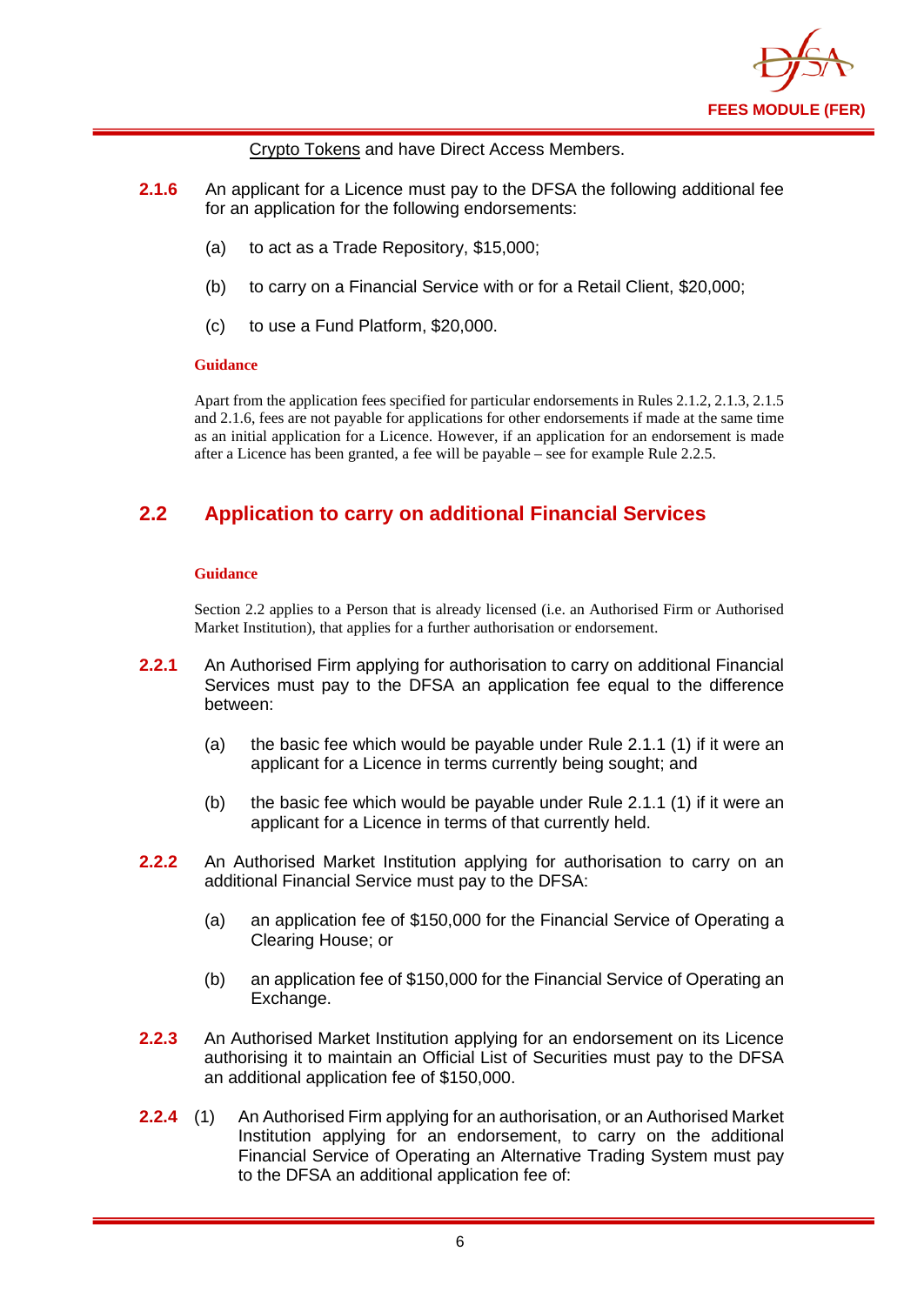

- (a) \$150,000 for Operating an ATS if it is to trade Security Tokens that are not admitted to trading on an Authorised Market Institution or other Regulated Exchange or Crypto Tokens; or
- (b) \$65,000 in any other case.
- (2) An applicant referred to in (1) must pay an additional application fee of \$10,000 for Operating an ATS if it is to trade Investment Tokens or Crypto Tokens and have Direct Access Members.
- **2.2.5** An Authorised Person must pay to the DFSA the following fee for an application for the following endorsements:
	- (a) to act as a Trade Repository, \$15,000;
	- (b) to carry on a Financial Service with or for a Retail Client, \$20,000;
	- (c) to conduct Islamic Financial Business, \$5,000;
	- (d) to hold or control Client Assets, \$5,000;
	- (e) to hold Insurance Monies, \$5,000;
	- (f) to conduct Insurance Intermediation activities in respect of contracts of Long-Term Insurance, \$5,000.

#### **Guidance**

Only paragraphs (a) and (c) of Rule 2.2.5 are relevant to Authorised Market Institutions.

- **2.2.6** If an Authorised Person applies to the DFSA to vary any authorisation on its Licence to include Crypto Tokens, the Authorised Firm must pay to the DFSA an application fee of \$20,000 for the application.
- **2.2.67** (1) If an Authorised Firm applies to the DFSA to change the scope of its Licence, and no fee is otherwise payable under this section for the application, the Authorised Firm must pay to the DFSA an application fee of \$10,000 for the application.
	- (2) Paragraph (1) does not apply to an application that is only to remove an authorisation, endorsement, activity or financial product from a Licence.

#### **Guidance**

The reference to a change to the "scope" of a Licence covers any change to an authorisation, endorsement, activity, financial product, restriction or condition on the Licence (for which an application fee is not otherwise payable under this section). For example, an application to amend or remove a restriction on the Licence or to enable a firm to deal in Debentures instead of Shares or to add a product to the list of Investments that the firm may advise on.

……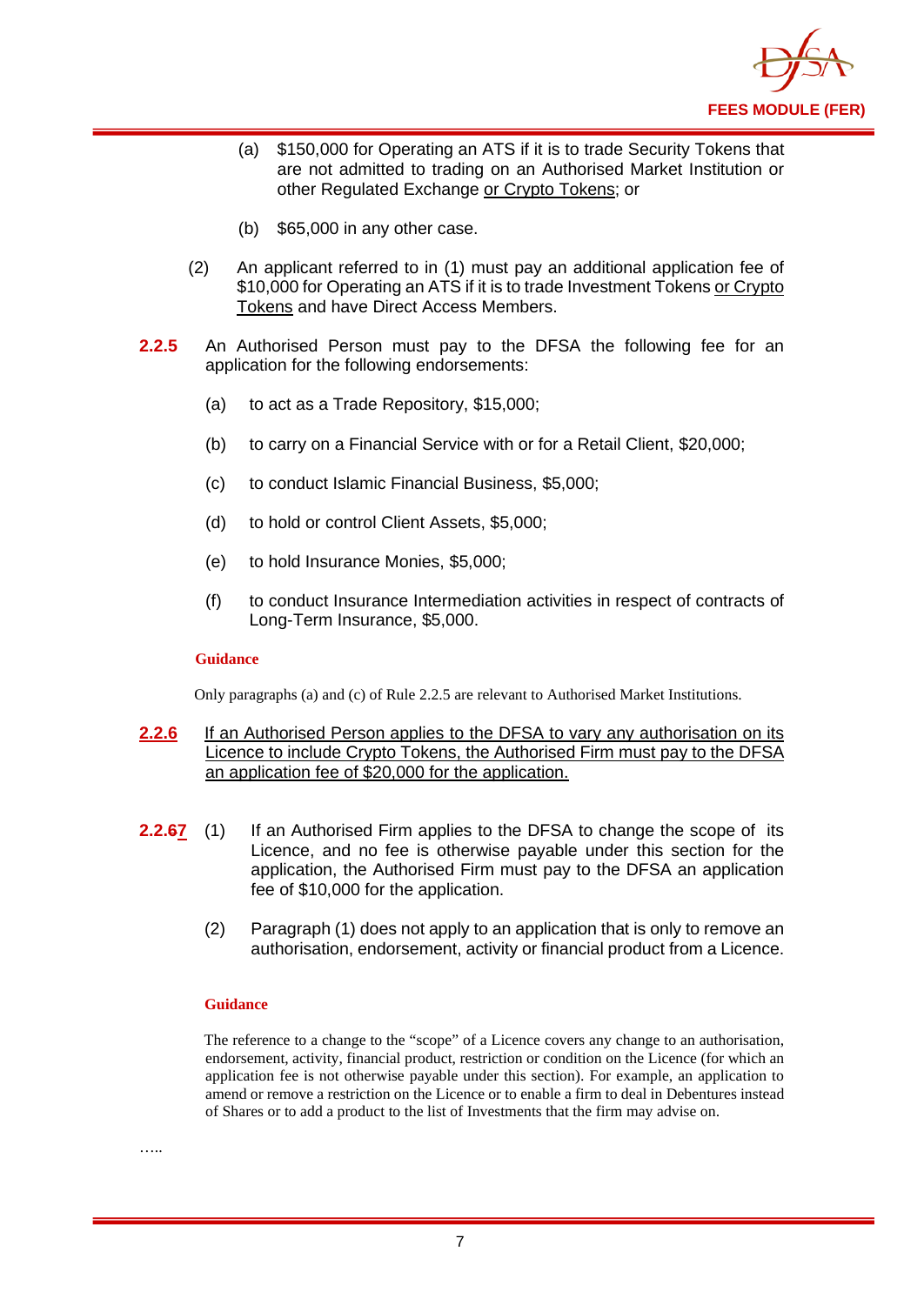

## **2.9 Application for admittance of Securities to the Official List of Securities**

**2.9.1** An applicant for admission of Securities to the Official List of Securities must pay to the DFSA an application fee of \$2,500.

#### **Guidance**

An applicant for admission of Securities to the Official List of Securities under Rule 2.9.1 may include an applicant who is an Exempt Offeror (as defined in Article 13(2) of the Markets Law).

## **2.9A Application for a Crypto Token to be an Accepted Crypto Token**

**2.9A.1** An applicant for a Crypto Token to be approved as an Accepted Crypto Token must pay to the DFSA an application fee of \$10,000.

### **2.10 Application relating to a business transfer scheme**

**2.10.1** An Authorised Firm applying under GEN Rule 12.1.5 for DFSA consent to a transfer scheme must pay to the DFSA an application fee of \$5,000.

### **2.11 Application for a waiver or modification**

- **2.11.1** (1) An applicant for a waiver or modification of any Rule in the Rulebook or any Article of the Markets Law must pay to the DFSA an application fee of \$5,000 if, in the DFSA's opinion, the application involves an issue that is novel or complex or will for any other reason require the DFSA to spend a significant amount of time on the application.
	- (2) The fee in (1) does not apply if the application for a waiver or modification is made in conjunction with an application for a Licence.

#### **Guidance**

The DFSA will in some cases determine that a waiver or modification should be standardised, that is, made available to any applicant meeting certain criteria. No fee will be required for an application for a standard waiver or modification. In other cases, the DFSA will assess on a case-by-case basis whether the criteria for a fee set out in Rule 2.11.1 apply.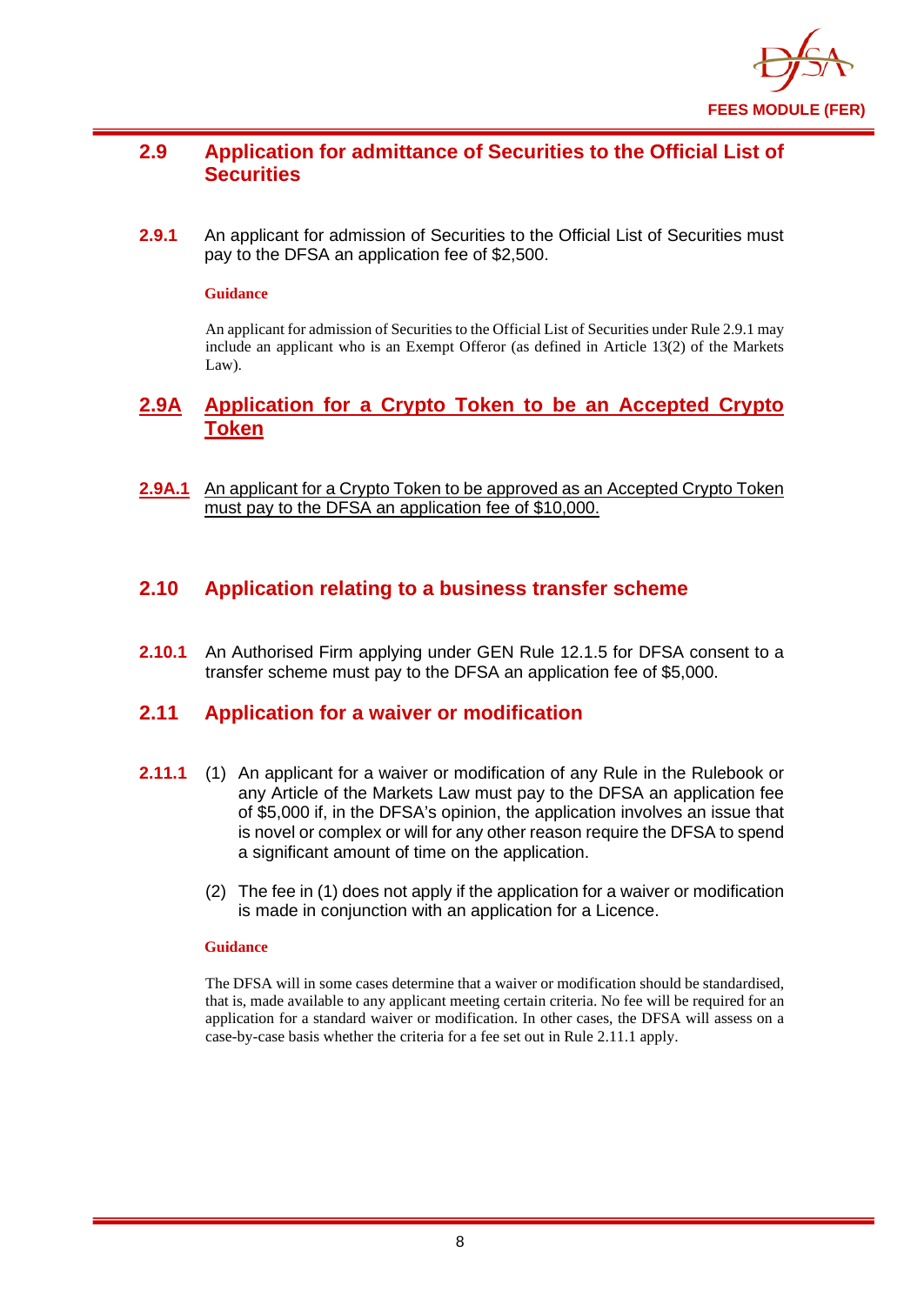

## **3 ANNUAL FEES**

## **3.1 Authorised Firms (initial period)**

- **3.1.1** (1) An Authorised Firm must pay to the DFSA the initial annual fee specified in (2) for the initial period of regulation between the date of the grant of its Licence and the end of the year.
	- (2) The initial annual fee is the fee which was payable at the time of its application for the Licence, multiplied by the number of whole calendar months between the date of the grant of the Licence and the end of the year divided by 12.

## **3.2 Authorised Firms (subsequent periods)**

- **3.2.1** (1) An Authorised Firm must pay to the DFSA an annual fee for any period of regulation after the initial period described in Rule 3.1.1.
	- (2) The annual fee is:
		- (a) the highest of the fees specified in the right hand column of the table in (3) corresponding to the Financial Services specified in the left hand column of the table which the Authorised Firm is authorised to carry on under its Licence; plus
		- (b) the amount specified in the table to Rule 3.2.3 for each applicable factor specified in that table; plus
		- (c) \$1,000 for each complete \$1,000,000 of expenditure, where "expenditure" has the meaning given in Rule 3.2.2; plus
		- (d) \$65,000, if the Authorised Firm is carrying on the Financial Service of Operating an Alternative Trading System or \$150,000 if it is carrying on that Financial Service in relation to an Alternative Trading System that trades Security Tokens that are not admitted to trading on an Authorised Market Institution or other Regulated Exchange; plus
		- (d) if the Authorised Firm is carrying on the Financial Service of Operating an Alternative Trading System:
			- (i) \$150,000 if it Operates an Alternative Trading System that trades Security Tokens that are not admitted to trading on an Authorised Market Institution or other Regulated Exchange;
			- (ii) \$150,000 if it Operates an Alternative Trading System that trades Crypto Tokens; or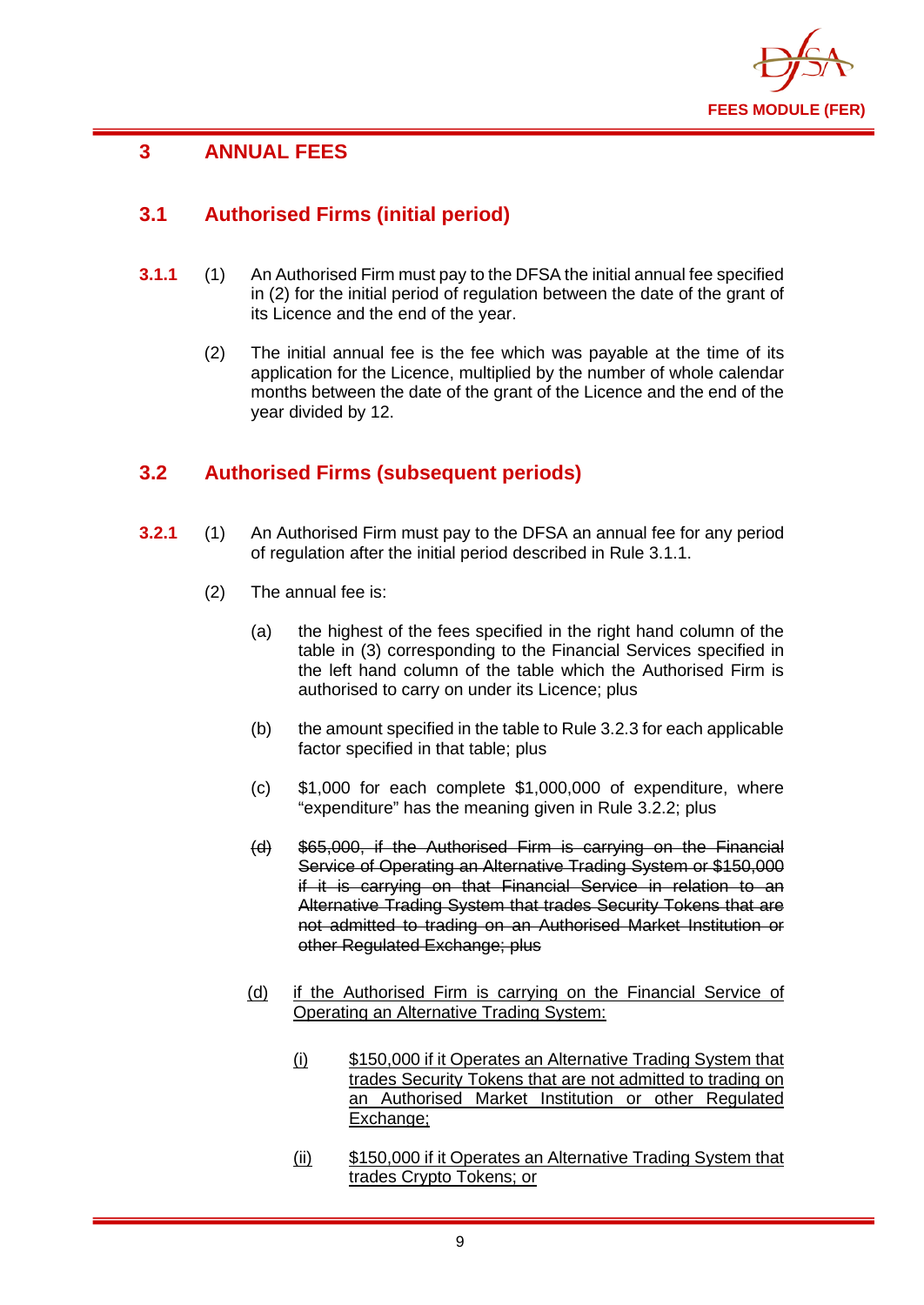

- (iii) \$65,000 in any other case; plus
- (e) \$1,000 for each additional Financial Service specified on its Licence (excluding the relevant Financial Service with the highest fee that applies under (a) and, if applicable, the Financial Service in (d)).
- (2A) For the purposes of calculating the annual fee under (2) an amount referred to:
	- (a) in (2)(b) is payable only for the calendar year 2020 and any later calendar year; and
	- (b) in (2)(e) is to be calculated as \$500 per additional Financial Service instead of \$1,000 for the 2018 calendar year only.
- (3) This is the table referred to in (2) (a):

| Accepting Deposits or Providing Credit.                                                                                                                                               |           |
|---------------------------------------------------------------------------------------------------------------------------------------------------------------------------------------|-----------|
| (a) for the calendar year 2018:                                                                                                                                                       | \$85,000  |
| (b) for the calendar year 2019, and any later<br>calendar year:                                                                                                                       | \$100,000 |
| Dealing in Investments as Principal (except as a<br>matched principal).                                                                                                               |           |
| (a) for the calendar year 2018:                                                                                                                                                       | \$45,000  |
| (b) for the calendar year 2019, and any later<br>calendar year:                                                                                                                       | \$50,000  |
| Effecting Contracts of Insurance or Carrying Out<br>Contracts of Insurance where the Authorised Firm<br>is not carrying on business as a Captive Insurer,<br>as a PCC, or as an ISPV. |           |
| (a) for the calendar year 2018:                                                                                                                                                       | \$45,000  |
| (b) for the calendar year 2019, and any later<br>calendar year:                                                                                                                       | \$50,000  |
| Dealing in Investments as a matched principal.                                                                                                                                        | \$25,000  |
| Dealing in Investments as Agent.                                                                                                                                                      | \$25,000  |
| Managing Assets.                                                                                                                                                                      | \$25,000  |
| Providing Custody.                                                                                                                                                                    | \$25,000  |
| Managing a Profit Sharing Investment Account.                                                                                                                                         | \$25,000  |
| Providing Trust Services (if it acts as trustee of<br>one or more express trusts).                                                                                                    | \$25,000  |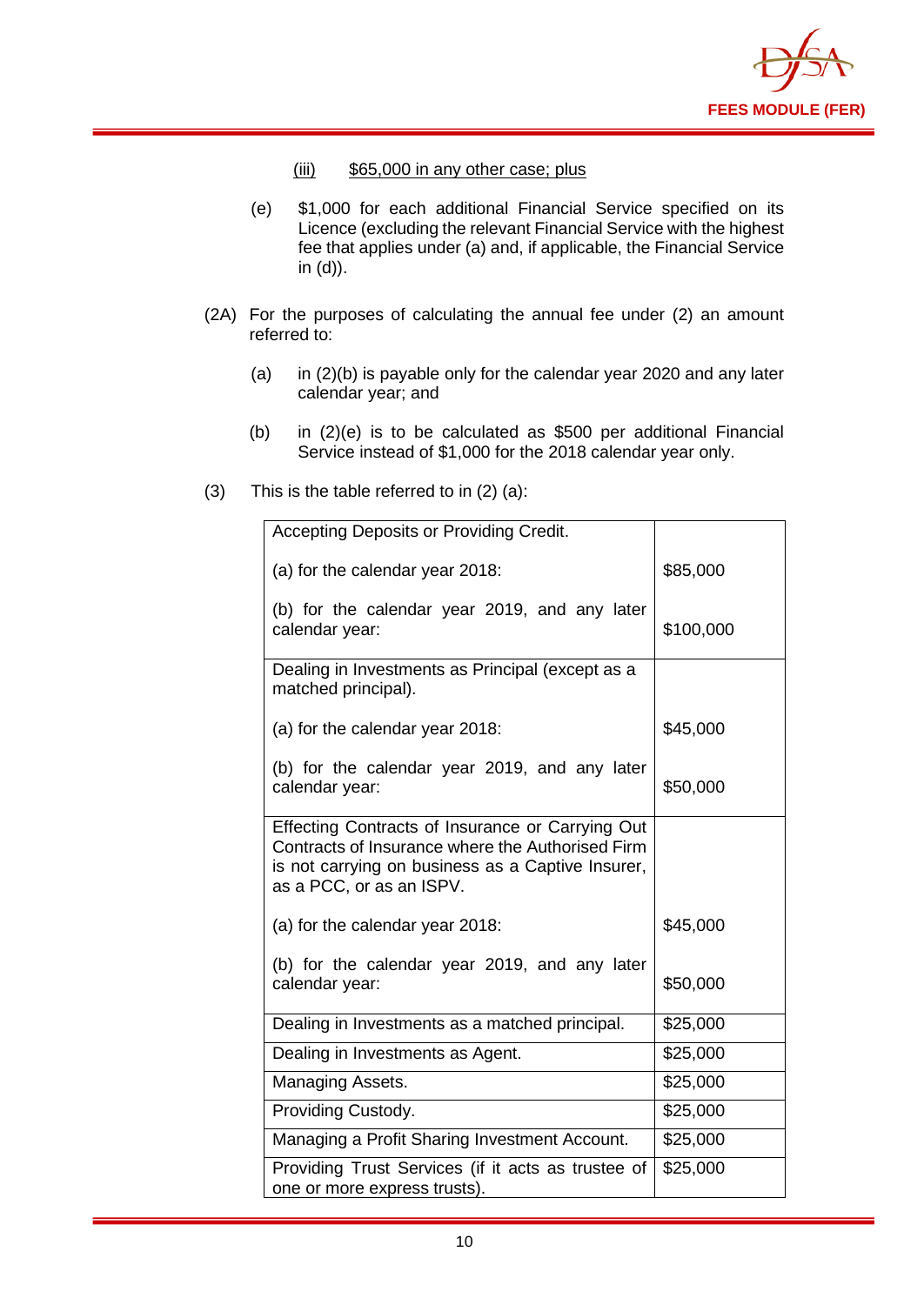

| Acting as the Trustee of a Fund.                                                                                                                                                        | \$25,000 |
|-----------------------------------------------------------------------------------------------------------------------------------------------------------------------------------------|----------|
| Acting as the Administrator of an Employee<br>Money Purchase Scheme.                                                                                                                    | \$25,000 |
| Providing Money Services (if it issues Stored<br>Value).                                                                                                                                | \$25,000 |
| Arranging Deals in Investments.                                                                                                                                                         | \$15,000 |
| Advising on Financial Products.                                                                                                                                                         | \$15,000 |
| Arranging Custody.                                                                                                                                                                      | \$15,000 |
| Arranging Credit and Advising on Credit                                                                                                                                                 | \$15,000 |
| Insurance Intermediation.                                                                                                                                                               | \$15,000 |
| Insurance Management.                                                                                                                                                                   |          |
| (a) for the calendar year 2018:                                                                                                                                                         | \$17,500 |
| (b) for the calendar year 2019, and any later<br>calendar year:                                                                                                                         | \$20,000 |
| Providing Trust Services (if it does not act as                                                                                                                                         | \$15,000 |
| trustee of any express trust).<br>Operating a Credit Rating Agency.                                                                                                                     |          |
| (a) for the calendar year 2018:                                                                                                                                                         | \$12,500 |
| (b) for the calendar year 2019, and any later<br>calendar year:                                                                                                                         | \$15,000 |
| Providing Fund Administration.                                                                                                                                                          | \$15,000 |
| Operating an Employee Money Purchase<br>Scheme.                                                                                                                                         | \$15,000 |
| Providing Money Services (if it does not issue<br>Stored Value and does not only provide Money<br>Transmission).                                                                        | \$15,000 |
| Managing a Collective Investment Fund if any<br>Fund managed is not a Qualified Investor Fund,<br>a Venture Capital Fund or an Investment<br>Company managed by its Corporate Director. | \$10,000 |
| Operating a Crowdfunding Platform.                                                                                                                                                      | \$10,000 |
| Providing Money Services (if it only provides<br>Money Transmission)                                                                                                                    | \$10,000 |
| Arranging or Advising on Money Services.                                                                                                                                                | \$10,000 |
| Effecting Contracts of Insurance or Carrying Out<br>Contracts of Insurance where the Authorised Firm<br>is carrying on business as a Captive Insurer or as<br>an ISPV.                  | \$5,500  |
| Managing a Collective Investment Fund if the<br>Funds managed are only Qualified Investor<br>Funds, except where all of the Funds are Venture<br>Capital Funds.                         | \$5,000  |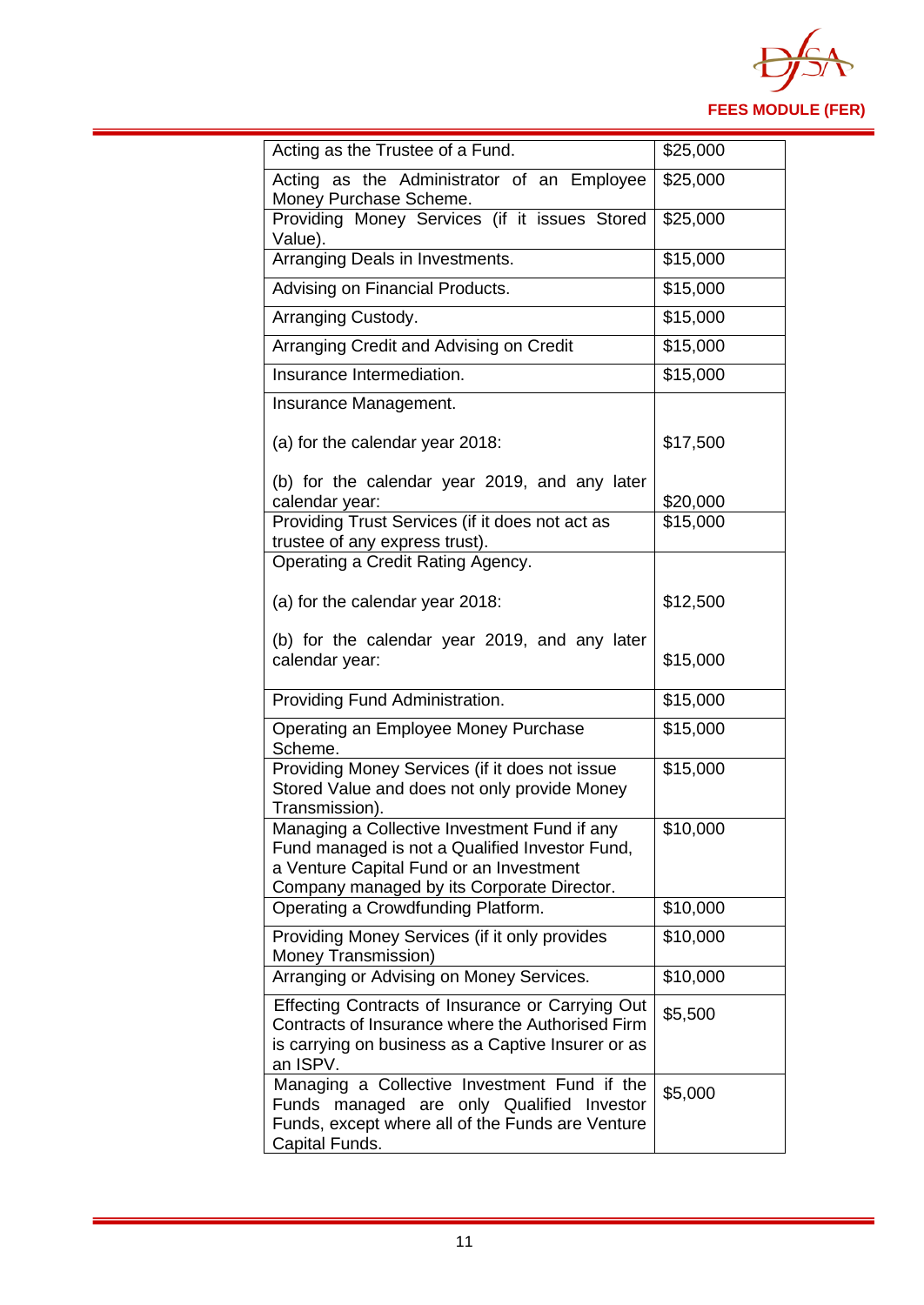

| Managing a Collective Investment Fund if it is an<br>Investment Company managed by its Corporate<br>Director.                             | \$5,000 |
|-------------------------------------------------------------------------------------------------------------------------------------------|---------|
| Effecting Contracts of Insurance or Carrying Out<br>Contracts of Insurance where the Authorised Firm<br>is carrying on business as a PCC: |         |
| (a)<br>for the core; and                                                                                                                  | \$8,000 |
| for each cell.<br>(b)                                                                                                                     | \$1,000 |
| Managing a Collective Investment Fund if the only<br>Funds managed are Venture Capital Funds.                                             | \$2,000 |

- (4) The annual fee for an Authorised Firm authorised as a Representative Office is \$4,000.
- **3.2.2** (1) For the purposes of Rule 3.2.1 and subject to (2), "expenditure" means:
	- (a) in the case of an Authorised Firm which is a Domestic Firm and to which PIB applies, its annual expenditure calculated as the sum of the amounts entered in its PIB regulatory return in respect of "administrative expenses", "depreciation" and "other operating expenses" in relation to business carried on in or from the DIFC including business carried on through a branch in another jurisdiction:
	- (b) in the case of an Authorised Firm which operates in the DIFC through a Branch and to which PIB applies, its annual expenditure calculated as the sum of the amounts entered in its PIB regulatory return in respect of "administrative expenses", "depreciation" and "other operating expenses" in relation to business carried on in or from the DIFC; and
	- (c) in the case of an Authorised Firm to which PIN applies, its annual expenditure as set out in its IN100 or IN30 Annual Regulatory Return, as the case may be, in respect of business carried on in or from the DIFC including, in the case of a Domestic Firm, business carried on through a branch in another jurisdiction;

for the last financial year for which the Authorised Firm has submitted regulatory returns to the DFSA.

(2) If the last financial year referred to in (1) was not twelve months in duration, the expenditure figure shall be increased or decreased on a pro rata basis to produce an equivalent twelve month figure.

#### **Guidance**

The effect of Rule 3.2.2 is that if an Authorised Firm has not, in accordance with the Rules, submitted its first Annual Regulatory Return, then the amount of expenditure is set at zero for the purpose of Rule  $3.2.1$  (2)(c).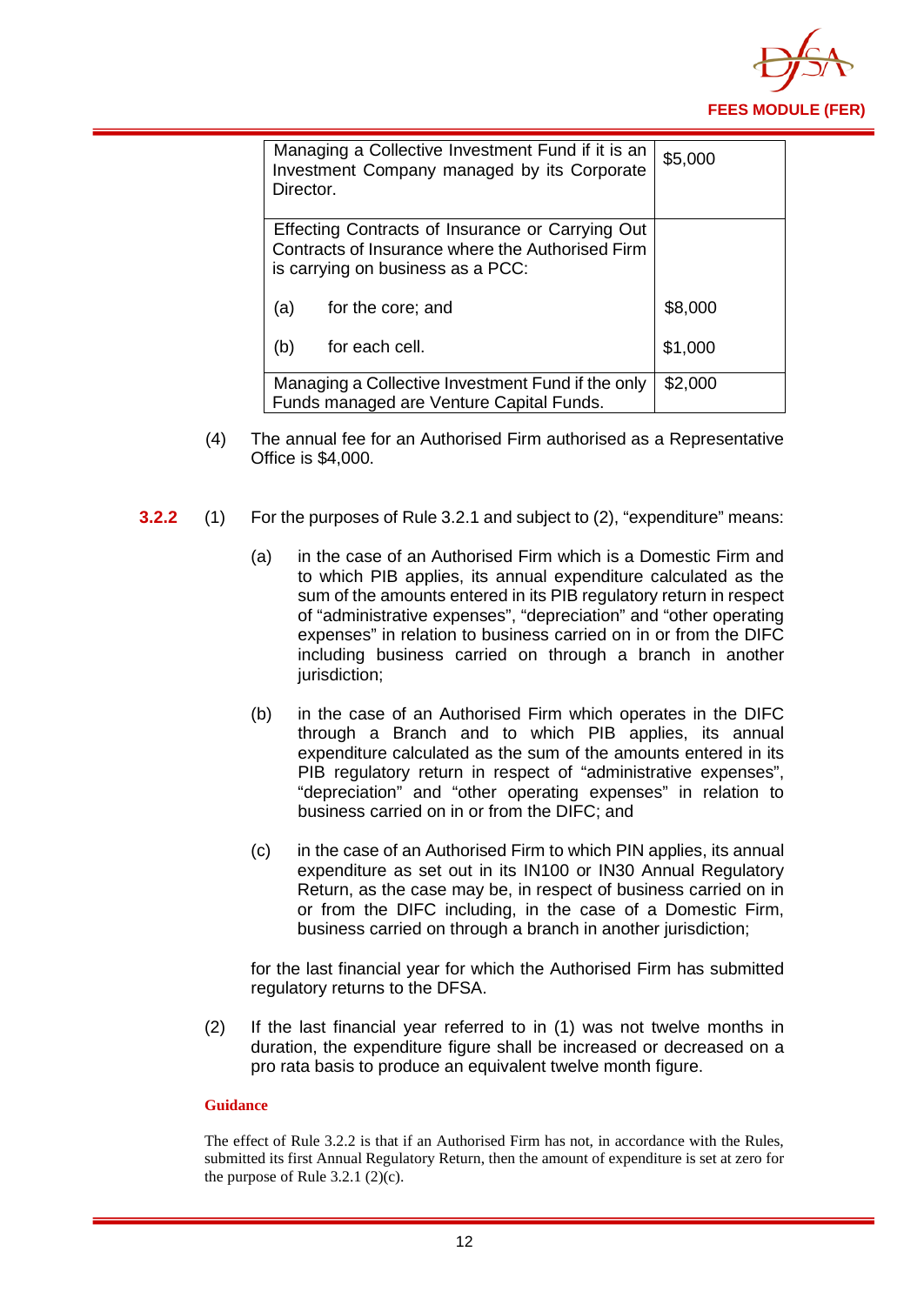

**3.2.3** This is the table referred to in Rule 3.2.1(2)(b):

| <b>Factor</b> |                                                                                                                                                                    | Amount                                                                          |
|---------------|--------------------------------------------------------------------------------------------------------------------------------------------------------------------|---------------------------------------------------------------------------------|
|               | <b>Systemically Important Financial</b><br><b>Institutions</b>                                                                                                     |                                                                                 |
|               | An Authorised Firm that meets both of the<br>following conditions:                                                                                                 | An amount equal<br>to<br>100% of the fee referred<br>to in Rule $3.2.1(2)(a)$ . |
| (a)           | it is in prudential Category 1, 2 or 5 under<br>PIB or it is an Insurer; and                                                                                       |                                                                                 |
| (b)           | it is part of a Group included on the list of<br>global systemically important financial<br>institutions published by the Financial<br>Stability Board.            |                                                                                 |
|               | DFSA is the consolidated or lead<br>supervisor                                                                                                                     |                                                                                 |
|               | An Authorised Firm for which the DFSA acts as<br>the consolidated prudential supervisor of its<br>Financial Group or as a lead supervisor of part<br>of its Group. | An amount equal<br>to<br>100% of the fee referred<br>to in Rule $3.2.1(2)(a)$ . |

#### **Guidance**

If both of the factors set out in the table to Rule 3.2.3 are applicable to an Authorised Firm, then the specified amounts are cumulative.

**3.2.4** An Authorised Firm that is carrying on the Financial Service of Operating an Alternative Trading System must pay an additional annual fee of \$10,000 if it Operates for carrying on that Financial Service in relation to an Alternative Trading System that trades Investment Tokens or Crypto Tokens and has Direct Access Members.

## **3.3 Authorised Market Institutions (initial period)**

- **3.3.1** (1) An Authorised Market Institution must pay to the DFSA an initial annual fee specified in (2) for the initial period of regulation between the date of the grant of its Licence and the end of the year.
	- (2) The initial annual fee is \$100,000, multiplied by the number of whole calendar months between the date of the grant of the Licence and the end of the year and divided by 12.

## **3.4 Authorised Market Institutions (subsequent periods)**

**3.4.1** An Authorised Market Institution must pay to the DFSA the applicable annual fee prescribed in Rules 3.4.2, 3.4.3, 3.4.4 and 3.4.5 for any period of